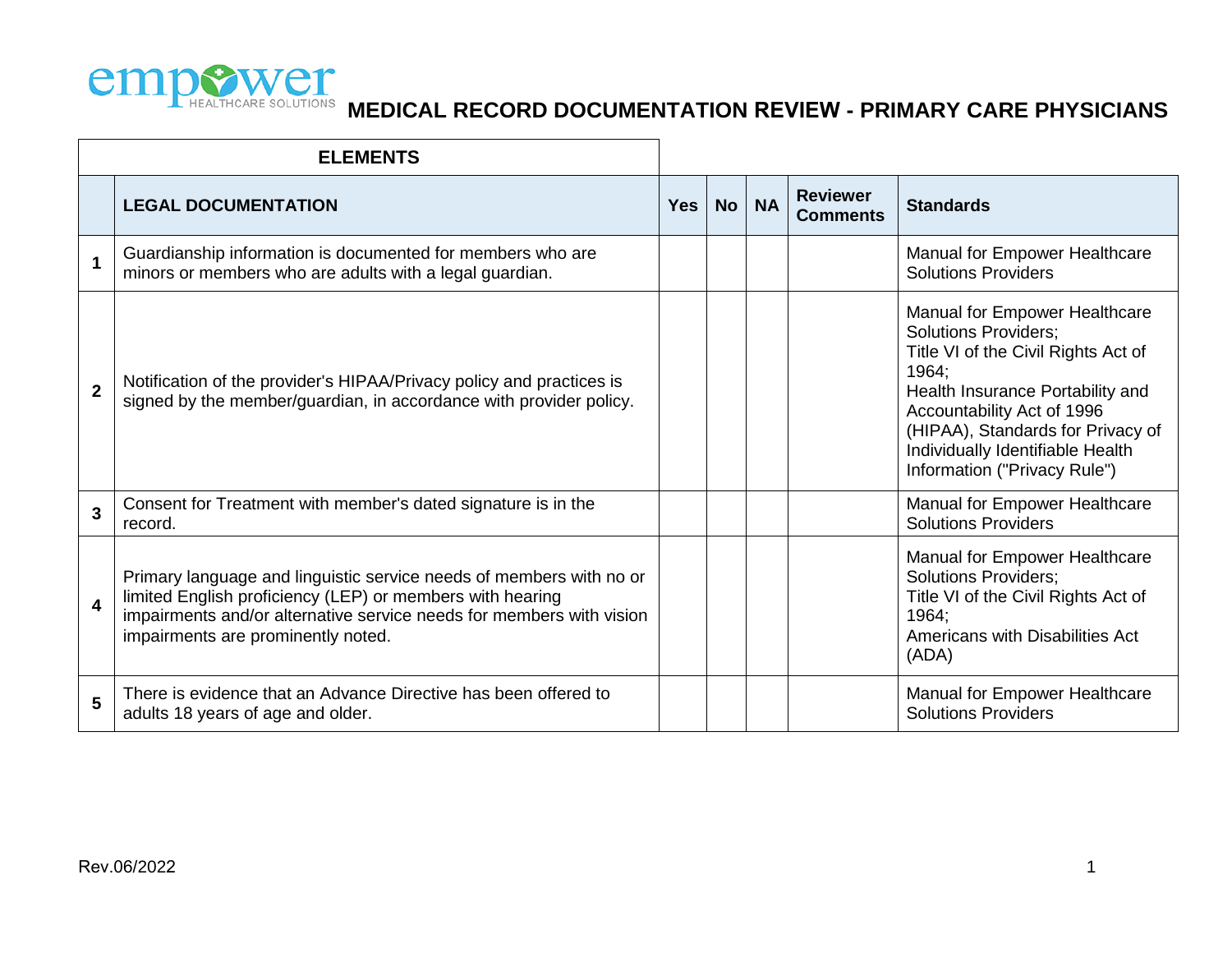

| 6                       | As required by the Arkansas Child Maltreatment Act and the<br>Arkansas Adult Maltreatment Act regarding mandated reporting,<br>required reports were made to the Arkansas Child Abuse Hotline,<br>Adult Protective Services Hotline regarding maltreatment, abuse,<br>neglect, or exploitation of this member, when required.                                                                                                                                                                                                                    |            |           |           |                                    | Manual for Empower Healthcare<br><b>Solutions Providers;</b><br>Arkansas Child Maltreatment Act;<br>Arkansas Adult Maltreatment Act;<br><b>Arkansas Medicaid EPSDT</b><br>Manual II, 215.220 |
|-------------------------|--------------------------------------------------------------------------------------------------------------------------------------------------------------------------------------------------------------------------------------------------------------------------------------------------------------------------------------------------------------------------------------------------------------------------------------------------------------------------------------------------------------------------------------------------|------------|-----------|-----------|------------------------------------|----------------------------------------------------------------------------------------------------------------------------------------------------------------------------------------------|
|                         | <b>CONSENTS FOR RELEASE OF INFORMATION</b>                                                                                                                                                                                                                                                                                                                                                                                                                                                                                                       | <b>Yes</b> | <b>No</b> | <b>NA</b> | <b>Reviewer</b><br><b>Comments</b> | <b>Standards</b>                                                                                                                                                                             |
| $\overline{\mathbf{7}}$ | There is a signed and dated Authorization for Consent to Release of<br>Information consenting to the sharing of treatment information<br>between the behavioral health provider and<br>*Empower Healthcare Solutions<br>*the Primary Care Physician<br>*other service providers (as appropriate)<br>*school personnel (for school-age children and adolescents)<br>*interpreters utilized for language translation or communication<br>*any other involved parties<br>*any persons or entities with whom member's information has been<br>shared |            |           |           |                                    | Manual for Empower Healthcare<br><b>Solutions Providers;</b><br>42 U.S.C. § 290dd-2; 42 C.F.R. §<br>$2.11 - 2.12$                                                                            |
|                         | <b>MEMBER INFORMATION</b>                                                                                                                                                                                                                                                                                                                                                                                                                                                                                                                        | <b>Yes</b> | <b>No</b> | <b>NA</b> | <b>Reviewer</b><br><b>Comments</b> | <b>Standards</b>                                                                                                                                                                             |
| 8                       | There is documentation of the member's demographic and<br>personal/biographical information.                                                                                                                                                                                                                                                                                                                                                                                                                                                     |            |           |           |                                    | Manual for Empower Healthcare<br><b>Solutions Providers</b>                                                                                                                                  |
| 9                       | There is documentation of an identified Emergency Contact for the<br>member.                                                                                                                                                                                                                                                                                                                                                                                                                                                                     |            |           |           |                                    | Manual for Empower Healthcare<br><b>Solutions Providers</b>                                                                                                                                  |
| 10                      | There is documentation of the identification member's assigned<br>primary care physician (PCP).                                                                                                                                                                                                                                                                                                                                                                                                                                                  |            |           |           |                                    | Manual for Empower Healthcare<br><b>Solutions Providers</b>                                                                                                                                  |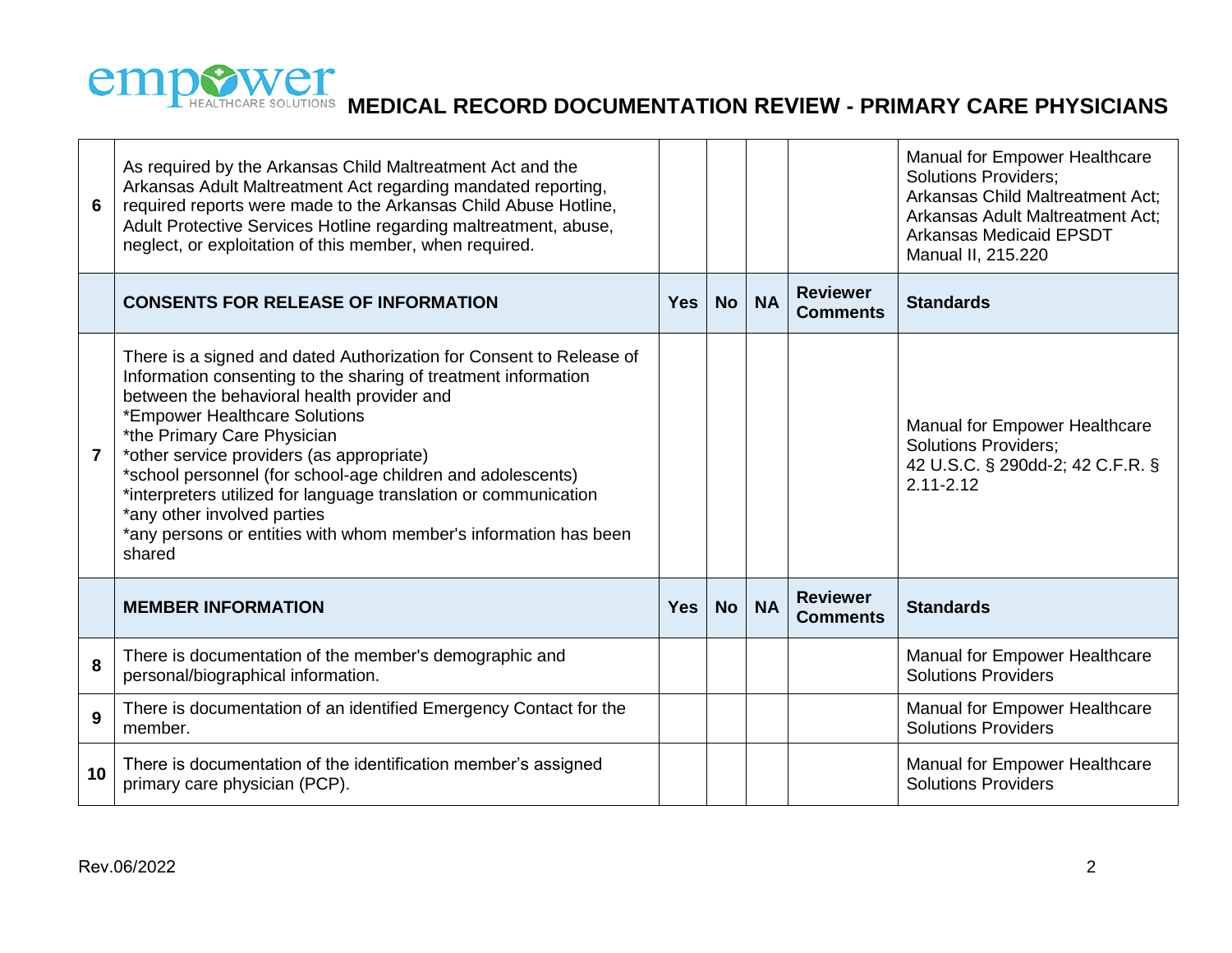

| 11 | The member's current Empower Person-Centered Service Plan<br>(PCSP) is in the record.                                                                                                                                                                                                             |            |           |           |                                    | Manual for Empower Healthcare<br><b>Solutions Providers</b>                                                  |
|----|---------------------------------------------------------------------------------------------------------------------------------------------------------------------------------------------------------------------------------------------------------------------------------------------------|------------|-----------|-----------|------------------------------------|--------------------------------------------------------------------------------------------------------------|
|    | <b>ASSESSMENTS</b>                                                                                                                                                                                                                                                                                | <b>Yes</b> | <b>No</b> | <b>NA</b> | <b>Reviewer</b><br><b>Comments</b> | <b>Standards</b>                                                                                             |
| 12 | There is evidence of an assessment of the member's substance use<br>and any co-occurring substance use disorder for members ten (10)<br>years and older who have been seen three or more times.                                                                                                   |            |           |           |                                    | <b>Manual for Empower Healthcare</b><br><b>Solutions Providers;</b><br>42 CFR 440.20(a) and 42 CFR<br>440.90 |
|    | <b>MEDICATIONS</b>                                                                                                                                                                                                                                                                                | <b>Yes</b> | <b>No</b> | <b>NA</b> | <b>Reviewer</b><br><b>Comments</b> | <b>Standards</b>                                                                                             |
| 13 | There is documentation of a Medication List for the member;<br>prescriptions, refills, changes in medication (including changes in<br>dosage and frequency, and discontinuation of medications and dates<br>for each are documented.                                                              |            |           |           |                                    | Manual for Empower Healthcare<br><b>Solutions Providers</b>                                                  |
| 14 | Medication allergies and adverse reactions are prominently<br>documented in a uniform location in the medical record.                                                                                                                                                                             |            |           |           |                                    | Manual for Empower Healthcare<br><b>Solutions Providers</b>                                                  |
|    | <b>TREATMENT DOCUMENTATION</b>                                                                                                                                                                                                                                                                    | <b>Yes</b> | <b>No</b> | <b>NA</b> | <b>Reviewer</b><br><b>Comments</b> | <b>Standards</b>                                                                                             |
| 15 | Treatment-specific information was provided in the member's<br>preferred alternative format (e.g., braille or large printed material,<br>electronic or audio presentation, etc.) for a member with vision<br>impairment where a need has been identified.                                         |            |           |           |                                    | Americans with Disabilities Act<br>(ADA)                                                                     |
| 16 | Documentation of the translation of any spoken language or the use<br>of an interpreter or other communication assistance for the member<br>with non- or limited English proficiency or with hearing impairment<br>during service provision or other communications is prominently<br>documented. |            |           |           |                                    | Manual for Empower Healthcare<br><b>Solutions Providers</b>                                                  |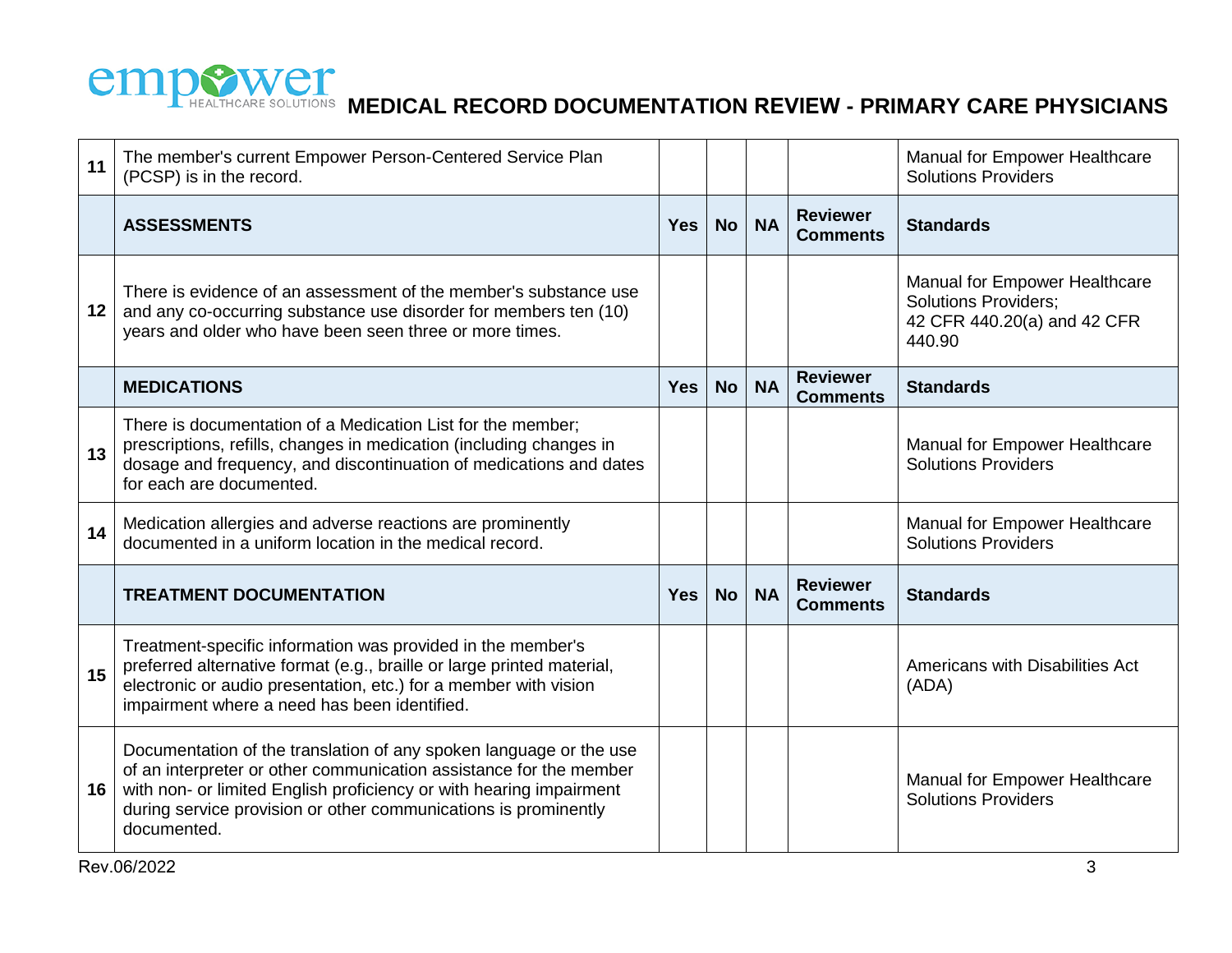

| 17 | The member's medical history (for members seen three or more<br>times) is documented.                                                                                                                |            |           |           |                                    | Manual for Empower Healthcare<br><b>Solutions Providers</b>                                                                   |
|----|------------------------------------------------------------------------------------------------------------------------------------------------------------------------------------------------------|------------|-----------|-----------|------------------------------------|-------------------------------------------------------------------------------------------------------------------------------|
| 18 | Unresolved and/or continuing problems are addressed in subsequent<br>$visit(s)$ .                                                                                                                    |            |           |           |                                    | Manual for Empower Healthcare<br><b>Solutions Providers</b>                                                                   |
| 19 | Documentation of each focused visit (e.g., primary care, urgent care,<br>acute care, etc.) includes information pertinent to the member's<br>presenting illness/complaints.                          |            |           |           |                                    | Manual for Empower Healthcare<br><b>Solutions Providers</b>                                                                   |
| 20 | For each visit, there is documentation of a "working" diagnosis and a<br>treatment plan to address the diagnosis.                                                                                    |            |           |           |                                    | Manual for Empower Healthcare<br><b>Solutions Providers</b>                                                                   |
| 21 | Documentation regarding planned follow-up care, calls, or visits is in<br>the record; the specific time of return for services is noted in weeks,<br>months, or as needed or a specific date.        |            |           |           |                                    | Manual for Empower Healthcare<br><b>Solutions Providers</b>                                                                   |
| 22 | There is documentation of missed/cancelled appointments (by<br>member and provider) and follow-up contacts/outreach efforts with<br>the member.                                                      |            |           |           |                                    | Manual for Empower Healthcare<br><b>Solutions Providers</b>                                                                   |
|    | <b>CLINICAL PRACTICE GUIDELINES</b>                                                                                                                                                                  | <b>Yes</b> | <b>No</b> | <b>NA</b> | <b>Reviewer</b><br><b>Comments</b> | <b>Standards</b>                                                                                                              |
| 23 | Evidence of health education and counseling, as well as anticipatory<br>guidance, provided by the PCP is in the record.                                                                              |            |           |           |                                    | Manual for Empower Healthcare<br><b>Solutions Providers;</b><br><b>Arkansas Medicaid EPSDT</b><br>Manual II, 213.000, 215.290 |
|    | <b>Pediatric Review:</b><br>Early and Periodic Screening, Diagnostic and Treatment<br>(EPSDT) Preventive Health Screens (for Members under age 21)                                                   |            |           |           |                                    |                                                                                                                               |
| 24 | EPSDT services were rendered in accordance with the EPSDT<br>periodicity schedule (established according to recommendations of<br>the American Academy of Pediatrics (AAP) for screening intervals). |            |           |           |                                    | <b>Arkansas Medicaid EPSDT</b><br>Manual II, 211.000                                                                          |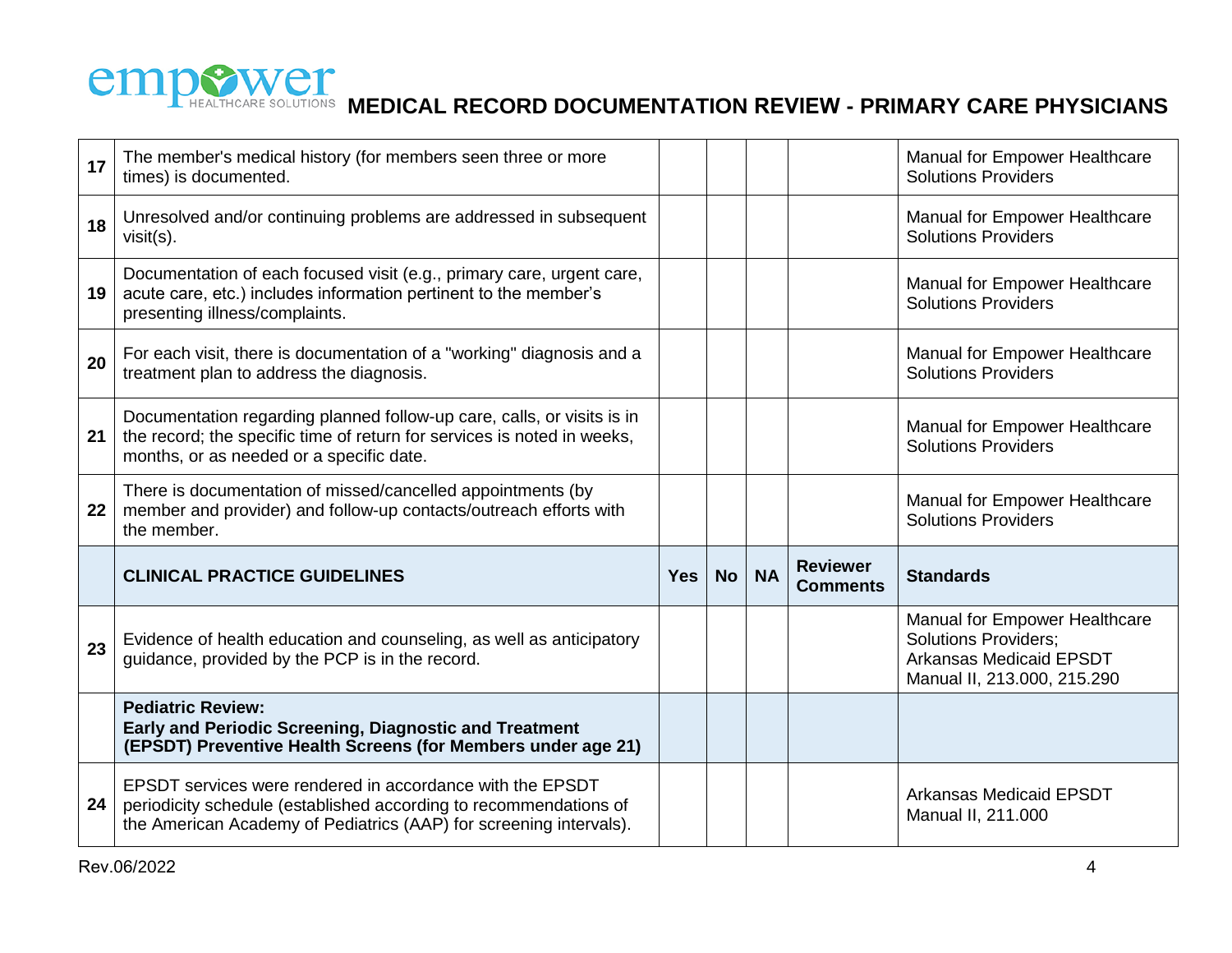

| 25 | There is documentation that an annual comprehensive physical<br>examination, health and developmental history, and evaluation of<br>both physical and behavioral health development was conducted.                                                                      |  |  | Manual for Empower Healthcare<br><b>Solutions Providers</b>                                                                 |
|----|-------------------------------------------------------------------------------------------------------------------------------------------------------------------------------------------------------------------------------------------------------------------------|--|--|-----------------------------------------------------------------------------------------------------------------------------|
| 26 | All elements of the EPSDT screening were completed and<br>documented in the member record, including any findings from the<br>screenings.                                                                                                                               |  |  | <b>Arkansas Medicaid EPSDT</b><br>Manual II, 213.000, 215.210,<br>215.220, 215.230, 215.240,<br>215.250, 215.260            |
| 27 | There is evidence that, during the EPSDT screening and during each<br>PCP visit, the child's immunization status was assessed to determine<br>if any immunizations were needed and then administered as part of<br>the visit;                                           |  |  | <b>Arkansas Medicaid EPSDT</b><br>Manual II, 213.000, 215.110                                                               |
| 28 | Clear and organized documentation (i.e., immunization chart) of the<br>member's past and current immunizations/vaccines status and<br>documentation of all administrations by the provider is maintained in<br>the member record.                                       |  |  | Manual for Empower Healthcare<br><b>Solutions Providers</b>                                                                 |
| 29 | There is evidence that a Lead Toxicity Screening blood lead test was<br>conducted, according to EPSDT screening requirements.                                                                                                                                           |  |  | <b>Manual for Empower Healthcare</b><br><b>Solutions Providers;</b><br><b>Arkansas Medicaid EPSDT</b><br>Manual II, 219.000 |
| 30 | There is evidence that tuberculin surveillance was performed at ages<br>1 and 6 months per AAP recommendations and tuberculin testing<br>was performed at required intervals according to AAP<br>recommendations if the member was assessed to be at high risk.         |  |  | Manual for Empower Healthcare<br>Solutions Providers;<br><b>Arkansas Medicaid EPSDT</b><br>Manual II, 215.300               |
| 31 | There is evidence that a Hematocrit or Hemoglobin risk assessment<br>was conducted at age 4 months, with appropriate testing and follow<br>up action performed at required intervals according to AAP<br>recommendations if the member was assessed to be at high risk. |  |  | Manual for Empower Healthcare<br><b>Solutions Providers;</b><br><b>Arkansas Medicaid EPSDT</b><br>Manual II, 215.300        |
| 32 | There is evidence of a direct dental referral for the member at the age<br>of 12 months and then once per year (July 1 through June 30).                                                                                                                                |  |  | Manual for Empower Healthcare<br><b>Solutions Providers;</b><br><b>Arkansas Medicaid EPSDT</b><br>Manual II, 218.000        |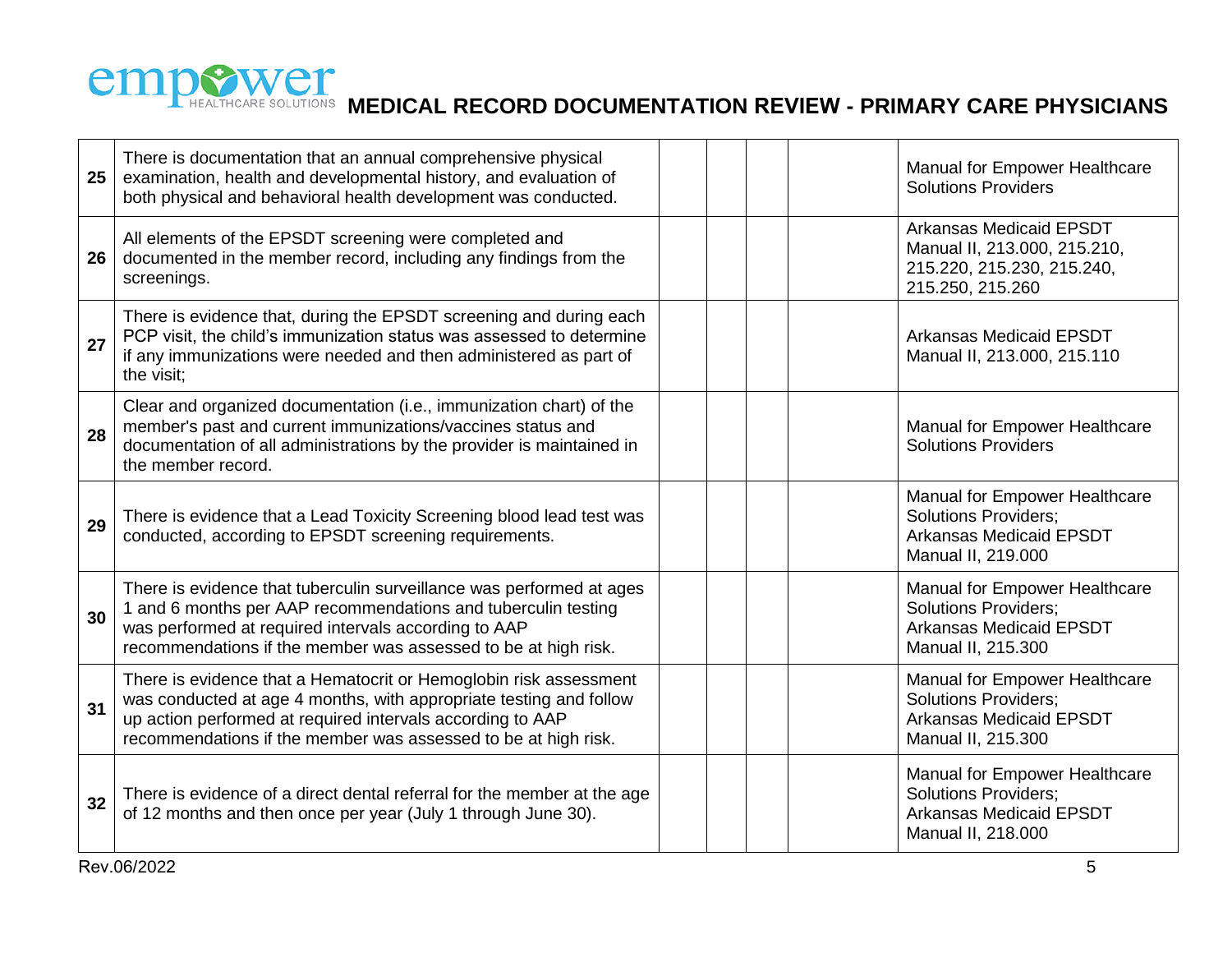

|    | Adult Review: Preventive Health Screens conducted by the<br><b>PCP or Referral to Another Provider</b><br>*Some of these are not required (scored) Elements, as these are<br>recommended Clinical Practices posted on the Empower website;<br>however, they are Elements that may be reviewed (scored) for<br>compliance in future audits. | <b>Yes</b> | <b>No</b> | <b>NA</b> |                                                                                                                                                 |
|----|--------------------------------------------------------------------------------------------------------------------------------------------------------------------------------------------------------------------------------------------------------------------------------------------------------------------------------------------|------------|-----------|-----------|-------------------------------------------------------------------------------------------------------------------------------------------------|
| 33 | There is documentation of a blood pressure (B/P) screening in adults<br>18 years of age and older and, at a minimum, annually or every two<br>years based upon the last diastolic reading.                                                                                                                                                 |            |           |           | <b>Empower Healthcare Solutions</b><br><b>Website, Clinical Practice</b><br>Guidelines*                                                         |
| 34 | There is documentation of a cholesterol screening for lipid disorders.                                                                                                                                                                                                                                                                     |            |           |           | <b>Empower Healthcare Solutions</b><br><b>Website, Clinical Practice</b><br>Guidelines*                                                         |
| 35 | There is documentation of a screening for abnormal blood glucose.                                                                                                                                                                                                                                                                          |            |           |           | <b>Empower Healthcare Solutions</b><br><b>Website, Clinical Practice</b><br>Guidelines*                                                         |
| 36 | There is documentation of a screening for Chlamydia for sexually<br>active women.                                                                                                                                                                                                                                                          |            |           |           | <b>Empower Healthcare Solutions</b><br><b>Website, Clinical Practice</b><br>Guidelines*                                                         |
| 37 | There is documentation of a mammogram screening for breast<br>cancer.                                                                                                                                                                                                                                                                      |            |           |           | <b>Empower Healthcare Solutions</b><br><b>Website, Clinical Practice</b><br>Guidelines*                                                         |
| 38 | There is documentation of a Papanicolaou ("Pap Smear") screening<br>for cervical cancer.                                                                                                                                                                                                                                                   |            |           |           | <b>Empower Healthcare Solutions</b><br><b>Website, Clinical Practice</b><br>Guidelines*                                                         |
| 39 | Clear and organized documentation (i.e., immunization chart) of the<br>member's past and current immunizations/vaccines and<br>documentation of all administrations by the provider are maintained in<br>the member record.                                                                                                                |            |           |           | Manual for Empower Healthcare<br><b>Solutions Providers;</b><br><b>Empower Healthcare Solutions</b><br>Website, Clinical Practice<br>Guidelines |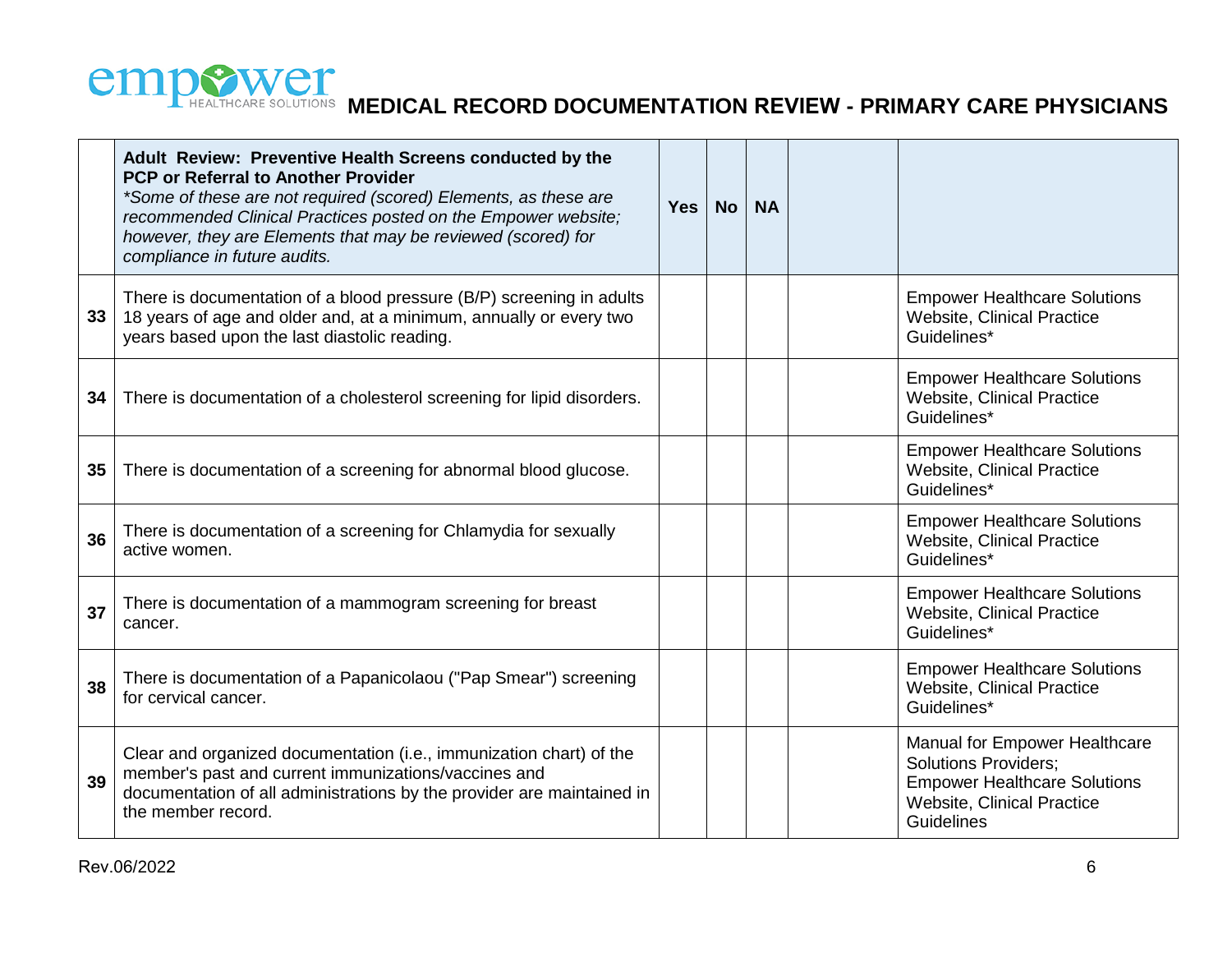

|    | <b>Perinatal Review: Preventive Health Screens</b><br>*Some of these are not required (scored) Elements, as these are<br>recommended Clinical Practices, but have not been posted on the<br>Empower website; however, they are Elements that may be reviewed<br>(scored) for compliance in future audits. | <b>Yes</b> | <b>No</b> | <b>NA</b> |                                    |                                                                                                                            |
|----|-----------------------------------------------------------------------------------------------------------------------------------------------------------------------------------------------------------------------------------------------------------------------------------------------------------|------------|-----------|-----------|------------------------------------|----------------------------------------------------------------------------------------------------------------------------|
| 40 | There is documentation of a prenatal risk assessment for pregnant<br>women.                                                                                                                                                                                                                               |            |           |           |                                    | Manual for Empower Healthcare<br><b>Solutions Providers</b>                                                                |
| 41 | For uncomplicated pregnancies, there is evidence that prenatal visits<br>were scheduled according to American College of Obstetricians and<br>Gynecologists Guidelines for Perinatal Care.                                                                                                                |            |           |           |                                    | [American College of<br><b>Obstetricians and Gynecologists;</b><br>no Clinical Practice Guidelines on<br>Empower website]* |
| 42 | There is documentation of an Initial Comprehensive Assessment<br>(ICA) completed within 4 weeks of entry to prenatal care and<br>subsequent comprehensive reassessments in the second (2nd) and<br>in the third (3rd) trimester of pregnancy.                                                             |            |           |           |                                    | [American College of<br>Obstetricians and Gynecologists;<br>no Clinical Practice Guidelines on<br>Empower website]*        |
| 43 | There is documentation that a comprehensive postpartum<br>assessment was conducted within 4 to 8 weeks of delivery,                                                                                                                                                                                       |            |           |           |                                    | [American College of<br>Obstetricians and Gynecologists;<br>no Clinical Practice Guidelines on<br>Empower website]*        |
|    | <b>REFERRALS FOR OTHER SERVICES, INCLUDING</b><br><b>CONSULTATION AND DIAGNOSTIC TESTING</b>                                                                                                                                                                                                              | <b>Yes</b> | <b>No</b> | <b>NA</b> | <b>Reviewer</b><br><b>Comments</b> | <b>Standards</b>                                                                                                           |
| 44 | There is evidence that the member was promptly referred to the<br>appropriate level of care, when indicated.                                                                                                                                                                                              |            |           |           |                                    | <b>Best Clinical Practices</b>                                                                                             |
| 45 | If a substance use, disorder was identified but the provider is not<br>treating the substance use disorder, there is evidence that a<br>treatment recommendation and referral appropriate to effectively treat<br>the condition(s) identified was made, when indicated.                                   |            |           |           |                                    | <b>Best Clinical Practices</b>                                                                                             |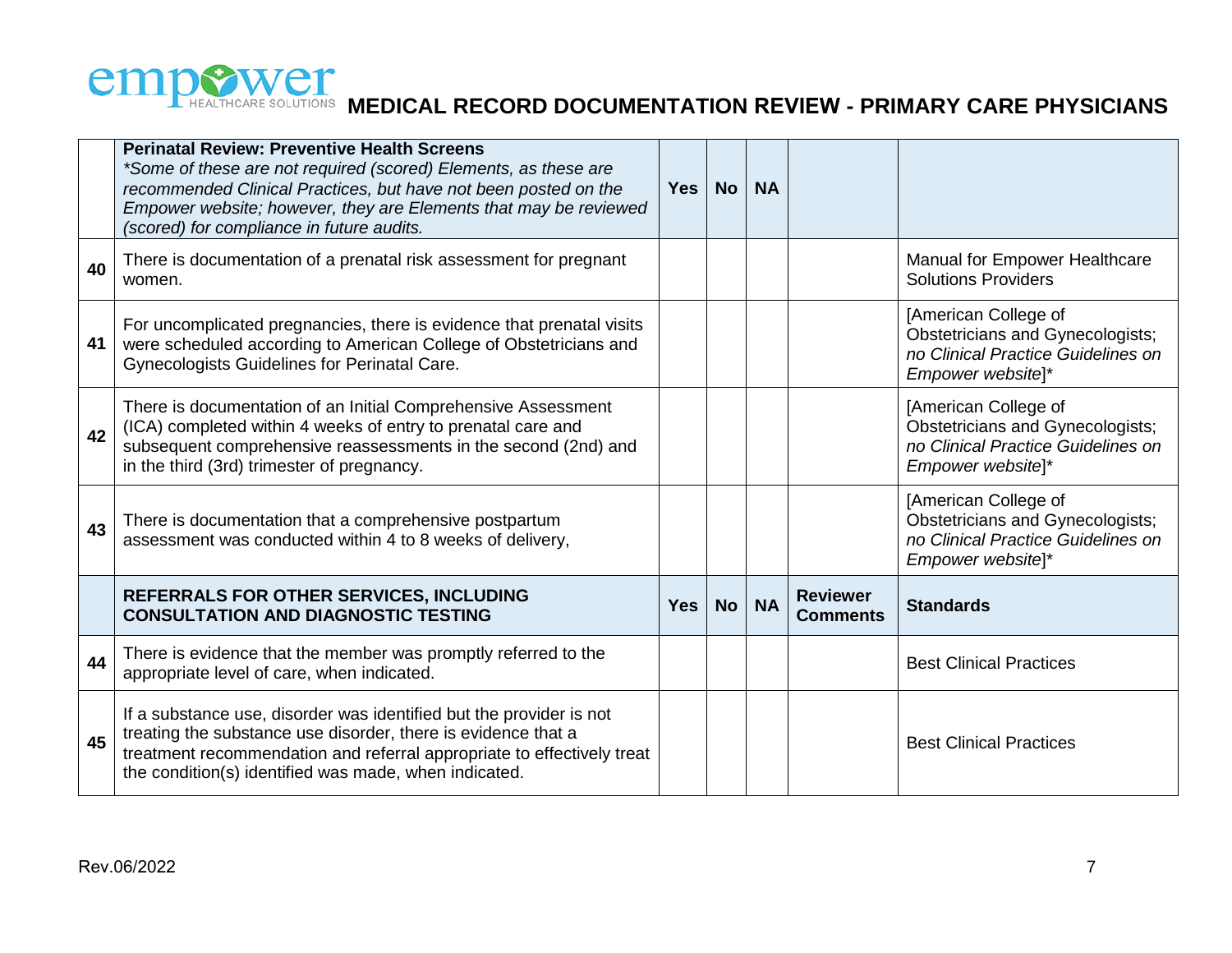

| 46 | There is documentation of counseling and referral for additional<br>evaluation if the member has been identified as being at risk for<br>developmental delays.                                                                                                                             |            |           |           |                 | Manual for Empower Healthcare<br><b>Solutions Providers</b>                                                         |
|----|--------------------------------------------------------------------------------------------------------------------------------------------------------------------------------------------------------------------------------------------------------------------------------------------|------------|-----------|-----------|-----------------|---------------------------------------------------------------------------------------------------------------------|
| 47 | There is documentation of referrals to other providers, requested<br>consultations, and ordered laboratory and diagnostic tests, as<br>appropriate. There is evidence they have been reviewed by the<br>physician upon receipt, as evidenced by initials, signature, or other<br>notation. |            |           |           |                 | Manual for Empower Healthcare<br><b>Solutions Providers;</b><br><b>Arkansas Medicaid EPSDT</b><br>Manual II, 213.00 |
| 48 | Abnormal laboratory and imaging study or diagnostic testing results<br>have explicit notations for follow-up plans with the member; follow-up<br>documentation with the member is documented.                                                                                              |            |           |           |                 | Manual for Empower Healthcare<br><b>Solutions Providers</b>                                                         |
|    | <b>COORDINATION OF CARE</b>                                                                                                                                                                                                                                                                | <b>Yes</b> | <b>No</b> | <b>NA</b> | <b>Reviewer</b> | <b>Standards</b>                                                                                                    |
|    |                                                                                                                                                                                                                                                                                            |            |           |           | <b>Comments</b> |                                                                                                                     |
|    | <b>Coordination of Care - Empower Care Coordination</b>                                                                                                                                                                                                                                    |            |           |           |                 |                                                                                                                     |
| 49 | There is evidence that the treatment provider contacted, collaborated,<br>received information from, or communicated in any way with the<br><b>Empower Care Coordinator.</b>                                                                                                               |            |           |           |                 | Manual for Empower Healthcare<br><b>Solutions Providers</b>                                                         |
|    | <b>Coordination of Care - Other Service Providers</b>                                                                                                                                                                                                                                      |            |           |           |                 |                                                                                                                     |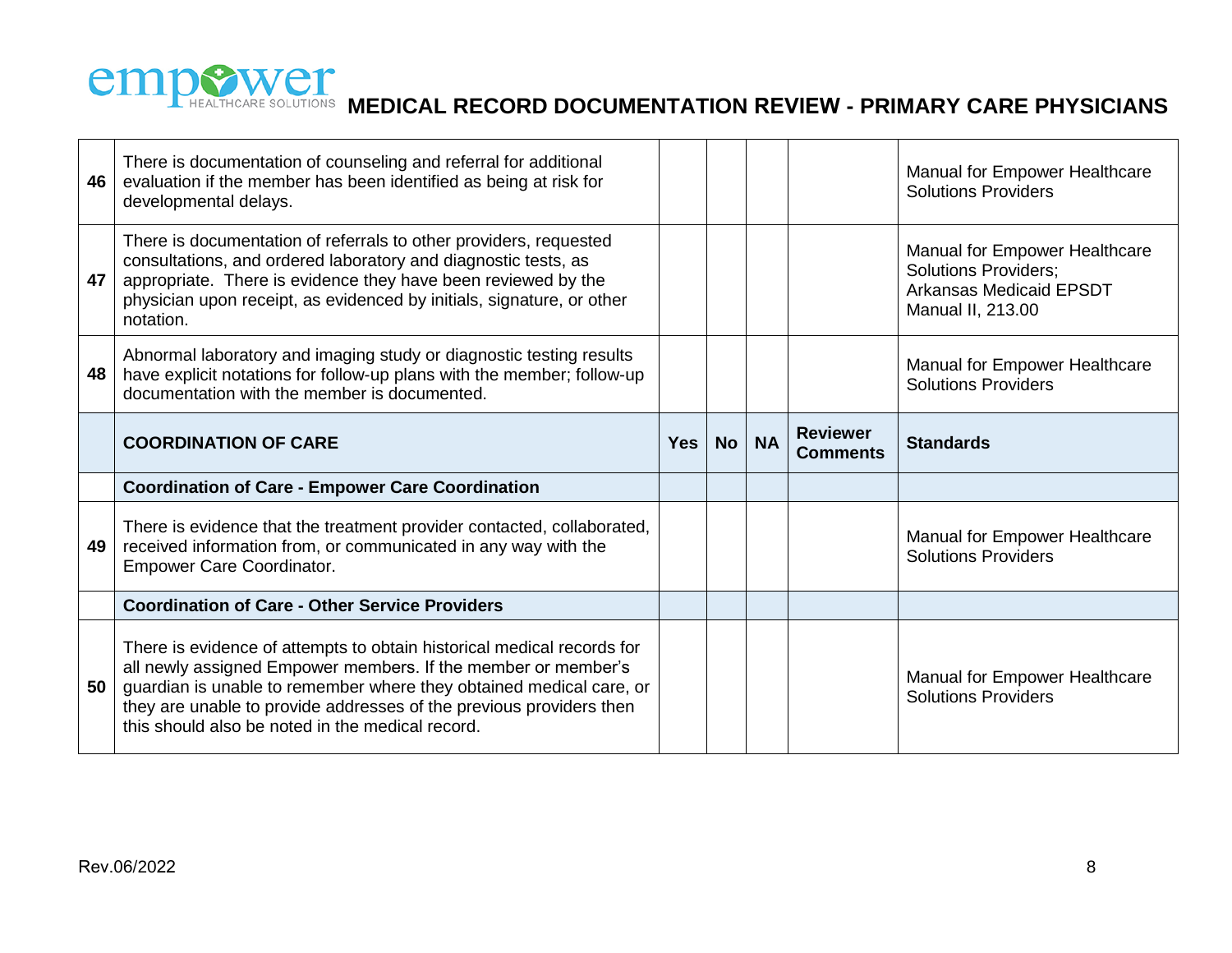

| 51 | There is evidence that the treatment provider contacted, collaborated,<br>received treatment or service information from, or communicated in<br>any way with another Inpatient/Residential Treatment/Outpatient<br>behavioral health treatment provider regarding the member's clinical<br>care. |            |           |           |                                    | Manual for Empower Healthcare<br><b>Solutions Providers</b>                                                                                                             |
|----|--------------------------------------------------------------------------------------------------------------------------------------------------------------------------------------------------------------------------------------------------------------------------------------------------|------------|-----------|-----------|------------------------------------|-------------------------------------------------------------------------------------------------------------------------------------------------------------------------|
| 52 | There is evidence that the treatment provider contacted, collaborated,<br>received treatment or service information from, or communicated in<br>any way with the member's DD provider regarding the member's<br>care.                                                                            |            |           |           |                                    | Manual for Empower Healthcare<br><b>Solutions Providers</b>                                                                                                             |
| 53 | There is evidence that the treatment provider contacted, collaborated,<br>received treatment or service information from, or communicated in<br>any way with the member's substance abuse treatment provider<br>regarding the member's care.                                                     |            |           |           |                                    | Manual for Empower Healthcare<br><b>Solutions Providers</b>                                                                                                             |
|    |                                                                                                                                                                                                                                                                                                  |            |           |           |                                    |                                                                                                                                                                         |
|    | <b>RECORD ENTRIES AND RECORD ORGANIZATION</b>                                                                                                                                                                                                                                                    | <b>Yes</b> | <b>No</b> | <b>NA</b> | <b>Reviewer</b><br><b>Comments</b> | <b>Standards</b>                                                                                                                                                        |
| 54 | The member's name and/or medical record number are documented<br>on every page in the record.                                                                                                                                                                                                    |            |           |           |                                    | <b>Manual for Empower Healthcare</b><br><b>Solutions Providers</b>                                                                                                      |
| 55 | The medical record documents only information relative to the<br>member and does not include medical information for other members<br>of the family.                                                                                                                                             |            |           |           |                                    | Health Insurance Portability and<br>Accountability Act of 1996<br>(HIPAA), Standards for Privacy of<br>Individually Identifiable Health<br>Information ("Privacy Rule") |
| 56 | All entries are made in accordance with acceptable legal medical<br>documentation standards, are legible, and are maintained in detail.                                                                                                                                                          |            |           |           |                                    | Manual for Empower Healthcare<br><b>Solutions Providers</b>                                                                                                             |